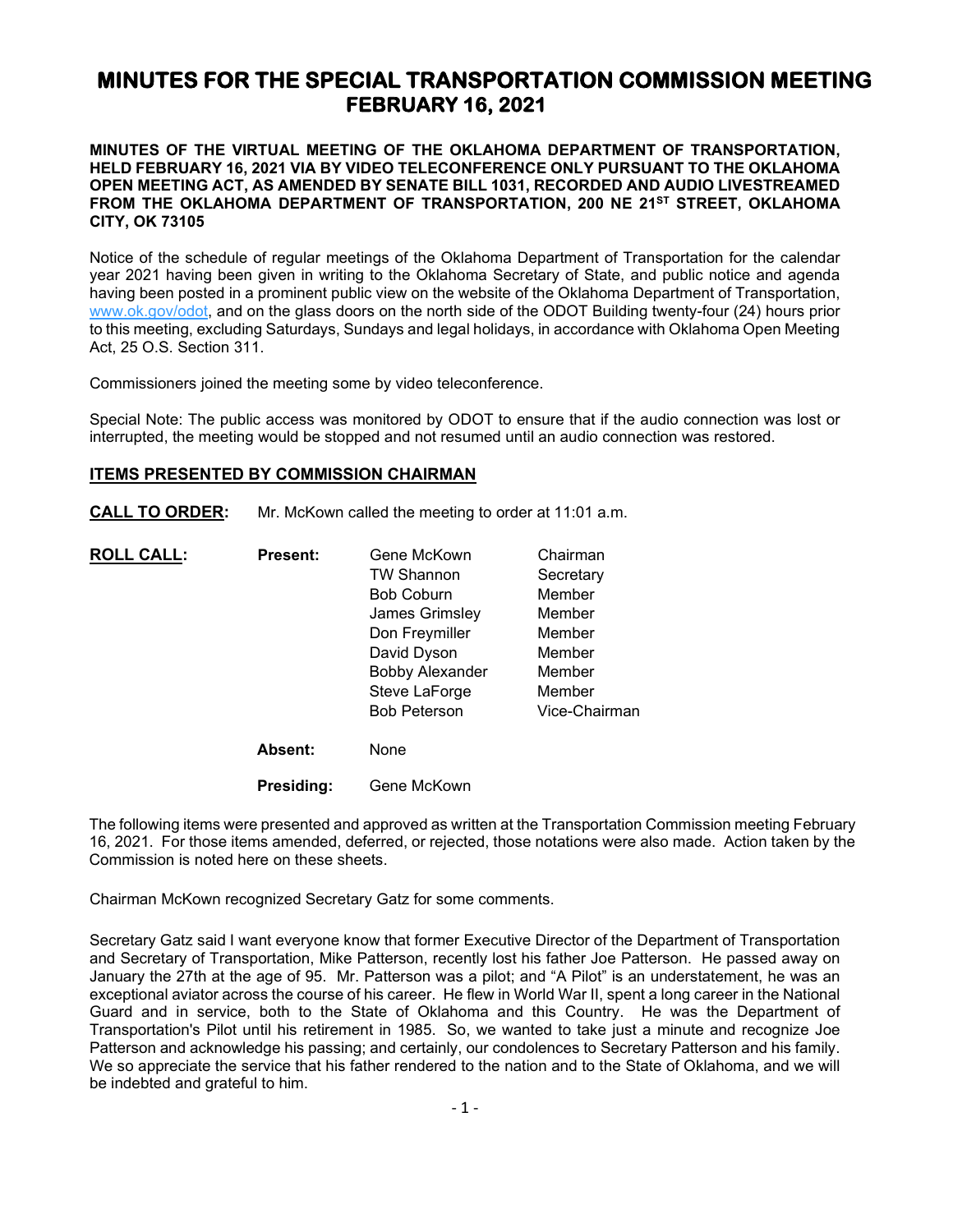The other announcement this morning is the Pharaoh Award. As you may know, the Pharaoh Award is presented by the Association of Oklahoma General Contractors for the best bridge each year. The winner of the 2020 Pharaoh award this year is the Division 4 Stillwater Residency, for the SH-33 Cottonwood Creek Bridge in Guthrie. This was an exceptional project for the Department of Transportation, and was about an \$18 million undertaking. It is really a beautiful structure, well executed and well done by the Contractor. So, I wanted to recognize the Stillwater Residency and their efforts.

# **ITEM PRESENTED BY THE SECRETARY TO THE COMMISSION**

# **15. Approval of the Minutes of the Transportation Commission Meeting of January 11, 2021**

| ACTION:<br>MOTION: | Peterson moved and Dyson seconded that the Minutes be approved as presented.<br>Carried by the following vote: |
|--------------------|----------------------------------------------------------------------------------------------------------------|
| AYES:              | Coburn, Grimsley, Freymiller, Shannon, McKown, Dyson, Alexander, LaForge and Peterson                          |
| ABSTAIN:           | None                                                                                                           |
| ABSENT:            | None                                                                                                           |

# **CONSENT DOCKET PRESENTED BY COMMISSION CHAIRMAN**

# **16. Programming of Federal Railroad Crossing Safety Funds - Section 130 Title 23 Funds - Mr. Schwennesen**

# **a) Sequoyah County – Commission District I**

In Sallisaw, Construction funding for a Signal and Surface project which includes the installation of pedestal-mounted flashing light signals with gate arms and a 32-foot concrete crossing at the intersection of West Port Arthur Place with the Kansas City Southern Railway mainline. Total cost is \$520,250.00

# **b) Leflore County – Commission District II**

Near Heavener, Construction funding for a Signal and Surface project which includes the installation of pedestal-mounted flashing light signals with gate arms and a 32-foot concrete crossing surface at the intersection of Hicks Road with the Kansas City Southern Railway mainline. Total cost is \$442,380.00

### **c) Leflore County – Commission District II**

Near Heavener, Construction funding for a Signal, Surface and Drainage project which includes the installation of pedestal-mounted flashing light signals with gate arms, a 32-foot concrete crossing surface and a 45-foot drainage pipe at the intersection of Hodgens Road with the Kansas City Southern Railway mainline. Total cost is \$453,150.00

# **d) Washita County – Commission District V**

In Cordell, Construction funding for a Signal and Surface project which includes the installation of pedestal-mounted flashing light signals with gate arms and a 24-foot timber crossing surface at the intersection of West 4<sup>th</sup> Street with the Grainbelt Railroad mainline. Total cost is \$340,325.00

# **e) Washita County – Commission District V**

In Bessie, Construction funding for a Signal and Surface project which includes the installation of pedestal-mounted flashing light signals with gate arms and three 32-foot concrete crossing surface at the intersection of US-183 with the Grainbelt Railroad mainline. Total cost is \$426,251.00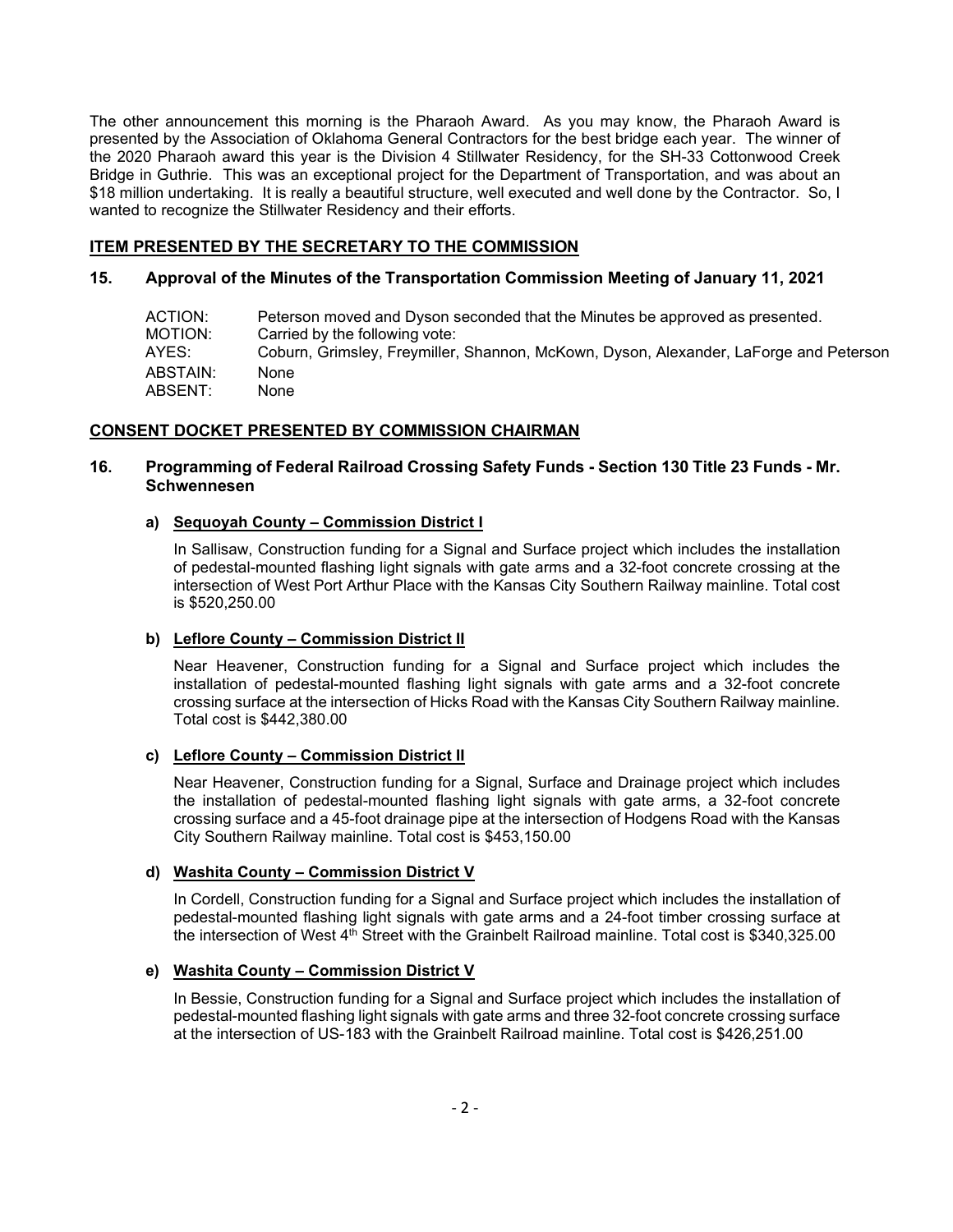### **17. Modification of Federal Railroad Crossing Safety Funds - Section 130 Title 23 Funds - Mr. Schwennesen**

- **a)** Adair County District 1 Stilwell E-0850 JP32589(84) KSC \$59,900.84 17.51%
- **b)** Adair County District 1 Baron E-0754 JP33075(24) KSC \$7,710.84 1.58%

### **18. Safety Improvement Projects - Mr. Pendley**

#### **Commissioner Districts II & III & VII**

We have received a request from the District II, III, and VII Engineers for the purchase of solar powered equipment for the installation of new school zones at the following locations:

- **a)** One location along US 70 in the Town of Bokchito, Bryan County in District II, to include school zone advanced warning signs with flashing beacons, and pavement marking improvements. Estimated Cost \$8,000.00;
- **b)** One location along SH 56 in the Town of Cromwell, Seminole County in District III, to include school zone advanced warning signs with flashing beacons, and pavement marking improvement. Estimated Cost \$8,000.00
- **c)** One location along SH 56, in the Town of Sasakwa, Seminole County in District III, to include school zone advanced warning signs with flashing beacons, and pavement marking improvements. Estimated Cost \$8,000.00
- **d)** One location along SH 19, in the City of Pauls Valley, Garvin County in District III, to include school entrance advanced warning signs with flashing beacons. Estimated Cost \$16,000.00.
- **e)** One location along US 281 in the Town of Hinton, Caddo County in District VII, to include school zone advanced warning signs with flashing beacons, Rectangular Rapid Flashing Beacons, and pavement marking improvements. Estimated Cost \$16,000.00
- **f)** One location along SH 281A in the Town of Geronimo, Comanche County in District VII, to include school zone advanced warning signs with flashing beacons, and pavement marking improvements. Estimated Cost \$8,000.00

The total equipment is estimated to cost \$64,000.00

ACTION: Shannon moved and Coburn seconded that the Consent Docket be approved as presented.<br>MOTION: Carried by the following vote: Carried by the following vote: AYES: Coburn, Grimsley, Freymiller, Shannon, McKown, Dyson, LaForge, Alexander and Peterson NAYES: None ABSENT: None

### **END OF CONSENT DOCKET**

### **ITEMS PRESENTED BY DIRECTOR OF ENGINEERING – Mr. Tegeler**

#### **19. Engineering Contracts**

**a)** Statewide – All Districts – On-Demand Traffic Engineering

| CI-2295A | Freese and Nichols, Inc.         |
|----------|----------------------------------|
| CI-2295B | Kimley-Horn and Associates, Inc. |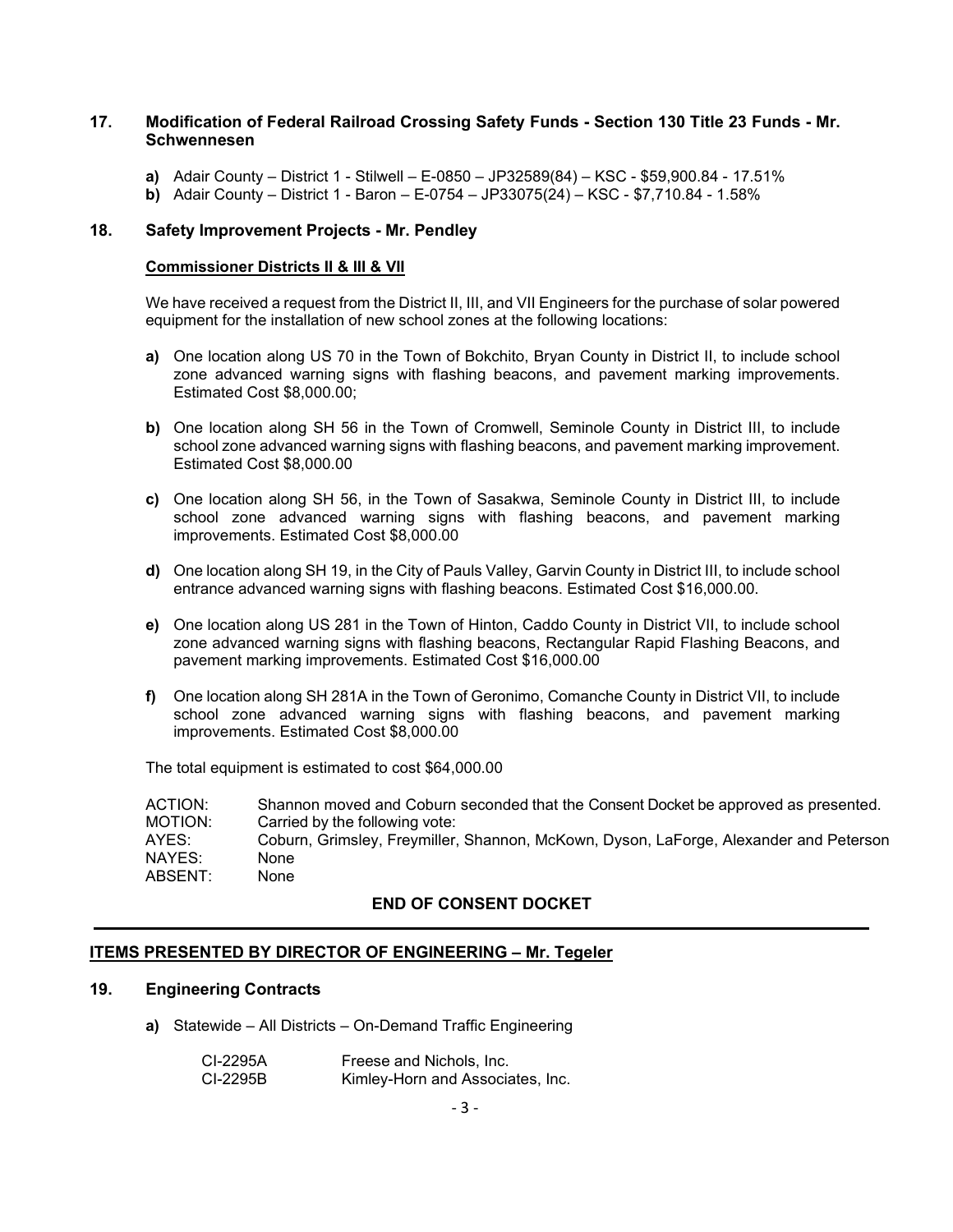| CI-2295C | Lee Engineering, LLC                  |
|----------|---------------------------------------|
| CI-2295D | Traffic Engineering Consultants, Inc. |

Total Aggregate Not to Exceed Amount \$1,000,000.00

**b)** Cherokee County – District I - to prepare construction plans for SH-82: from Sequoyah County Line, north 6.35 miles

CI-2269B CP&Y, Inc. \$1,161,360.00

**c)** Muskogee County – District I - to prepare construction plans for US-64B: over UPRR, 2.5 miles south of US-64B/US-62 junction

CI-2261C Grossman and Keith Engineering Company \$548,910.00

**d)** Wagoner County – District I - to prepare construction plans for US-69: from junction at Muskogee Turnpike, north 5.1 miles

| CI-2266D<br><b>HNTB Corporation</b> |  | \$637,499.00 |
|-------------------------------------|--|--------------|
|-------------------------------------|--|--------------|

**e)** Garvin County – District III - to prepare construction plans for I-35: from 4.21 miles north of SH-7, north 6.19 miles to SH-29 (northbound only)

CI-2263C MacArthur Associated Consultants, LLC \$554,505.00

**f)** Okfuskee County – District III - to prepare construction plans for SH-84: over Bad and Unnamed Creek, 3.2 miles east of the US-75 junction

| CI-2269E | Tetra Tech. Inc. | \$452,910.00 |
|----------|------------------|--------------|
|          |                  |              |

**g)** Garfield County – District IV - to prepare construction plans for SH-74: from US-412, north 3.5 miles through Garber

CI-2263E TEIM Design, PLLC \$773,125.00

**h)** Grant County – District IV - to prepare construction plans for US-60: from US-81, extending east 8.0 miles

CI-2268A Atkins North America, Inc. \$785,713.00

- **i)** Kay County District IV to prepare construction plans for I-35: from north of Hubbard Road, north approximately 4.75 miles to north of Adobe Road, I-35: from the Salt Fork River, north approximately 6.0 miles to north of Hubbard Road, and I-35: from north of US-177, north approximately 3.75 miles to the Kansas State Line
	- CI-2263D Smith Roberts Baldischwiler, LLC \$2,142,970.00
- **j)** Kingfisher County District IV to prepare construction plans for US-81: from 0.5 miles north of the Canadian County line, extending north 4.7 miles

| CI-2263A | Atkins North America. Inc. | \$429,600.00 |
|----------|----------------------------|--------------|
|----------|----------------------------|--------------|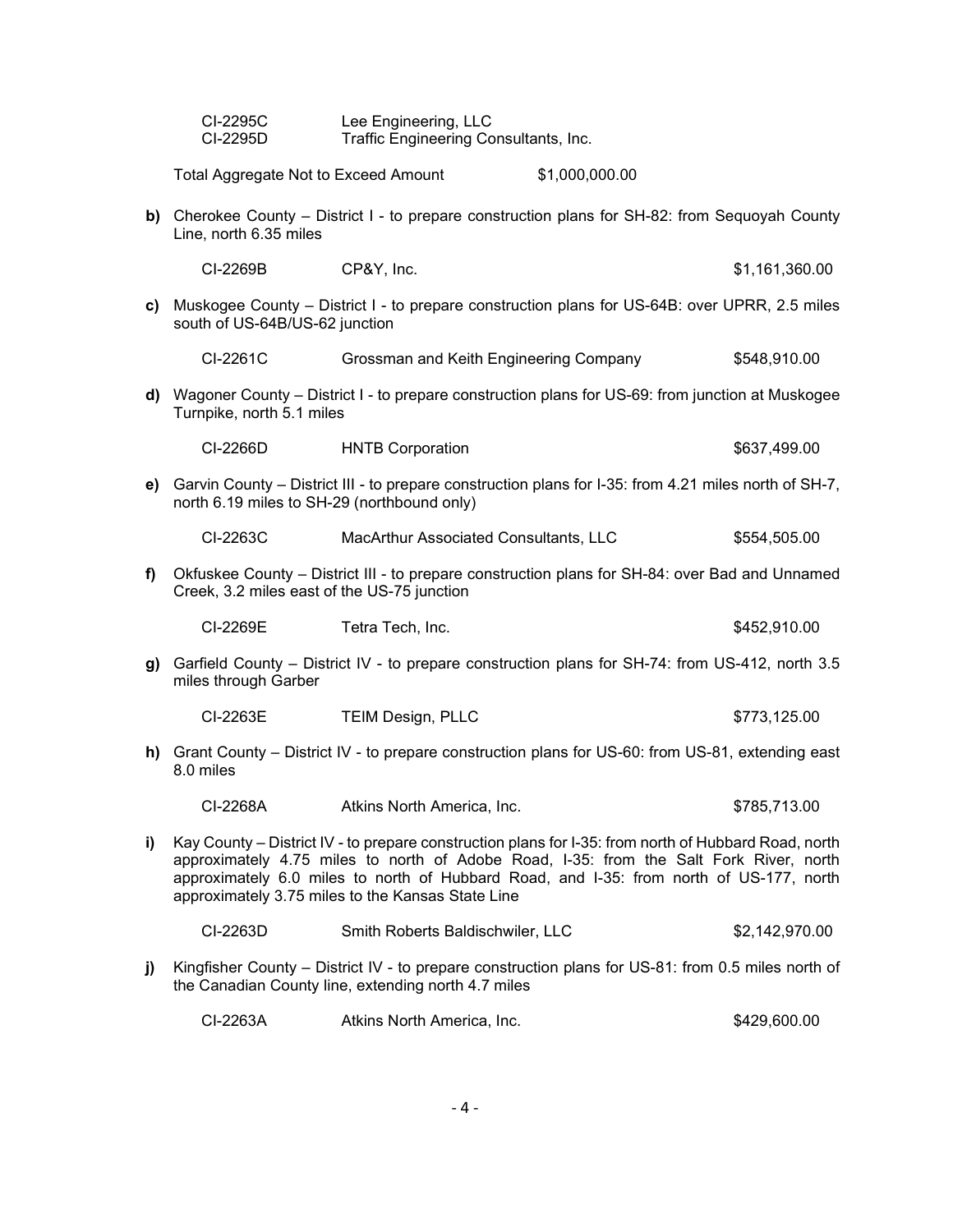| k)                                                                                                                                              | Beckham County – District V - to prepare construction plans for SH-6: beginning 0.1 mile south of<br>7th street and extending north 0.4 miles to I-40B in Elk City                 |                                                                                                                                                                |  |                |  |
|-------------------------------------------------------------------------------------------------------------------------------------------------|------------------------------------------------------------------------------------------------------------------------------------------------------------------------------------|----------------------------------------------------------------------------------------------------------------------------------------------------------------|--|----------------|--|
|                                                                                                                                                 | CI-2266E                                                                                                                                                                           | <b>TEIM Design, PLLC</b>                                                                                                                                       |  | \$395,675.00   |  |
| $\mathbf{I}$                                                                                                                                    |                                                                                                                                                                                    | Alfalfa County - District VI - to prepare construction plans for US-64: beginning at the junction of<br>US-64/SH-8, extending east approximately 7.2 miles     |  |                |  |
|                                                                                                                                                 | CI-2269D                                                                                                                                                                           | <b>TEIM Design, PLLC</b>                                                                                                                                       |  | \$663,450.00   |  |
|                                                                                                                                                 |                                                                                                                                                                                    | m) Grady County - District VII - to provide preliminary engineering and prepare construction plans for<br>SH-4: at Fox Lane (EW 122), 2.24 miles north of I-44 |  |                |  |
|                                                                                                                                                 | CI-2270A                                                                                                                                                                           | <b>CEC Corporation</b>                                                                                                                                         |  | \$330,235.00   |  |
|                                                                                                                                                 | n) Stephens County - District VII - to provide preliminary engineering and prepare construction plans<br>for US-81: at the US-81/SH-7 junction south of Marlow (Lawton/Duncan WYE) |                                                                                                                                                                |  |                |  |
|                                                                                                                                                 | CI-2270B                                                                                                                                                                           | Freese and Nichols, Inc.                                                                                                                                       |  | \$248,245.00   |  |
|                                                                                                                                                 | o) Creek County – District VIII - to prepare construction plans for SH-48: beginning at<br>Creek/Okfuskee County line, extending north 6.5 miles                                   |                                                                                                                                                                |  |                |  |
|                                                                                                                                                 | CI-2268C                                                                                                                                                                           | Tetra Tech, Inc.                                                                                                                                               |  | \$1,166,590.00 |  |
| p) Ottawa County – District VIII - to prepare construction plans for SH-10: from junction SH-10/SH-<br>137, east 5.0 miles to junction SH-10C.  |                                                                                                                                                                                    |                                                                                                                                                                |  |                |  |
|                                                                                                                                                 | CI-2269C                                                                                                                                                                           | MacArthur Associated Consultants, LLC                                                                                                                          |  | \$735,670.00   |  |
| ACTION:<br>Dyson moved and Freymiller seconded that the Item be approved as presented.<br>MOTION <sub>'</sub><br>Carried by the following vote: |                                                                                                                                                                                    |                                                                                                                                                                |  |                |  |

| MOTION: | Carried by the following vote:                                                        |
|---------|---------------------------------------------------------------------------------------|
| AYES:   | Coburn, Grimsley, Freymiller, Shannon, McKown, Dyson, Alexander, LaForge and Peterson |
| NAYES:  | None                                                                                  |
| ABSENT: | None                                                                                  |

**NOTE:** *Commissioner Peterson asked on Items 19 o) and 19 p) what these projects consist of.* 

Mr. Tegeler said both projects are a widen and resurface, which consists of roadway, geotechnical, traffic and some environmental studies. Item 19 p) is just a little shorter in length and has some bridges involved.

# **20. Engineering Contract Supplements**

**a)** Cleveland County – District III - to perform preliminary engineering for a corridor study on I-35: corridor traffic study from 4<sup>th</sup> Street to Tecumseh Road (For Indian Hills Road interchange)

EC-1610 Supplement 2 EST, Inc. 6215,658.00

**b)** Garvin County – District III - to perform preliminary engineering and prepare final design plans for SH-76 from SH-19, north 8.0 Miles into McClain County

| EC-1331 Supplement 1 | <b>CEC Corporation</b> | \$18,435.00 |
|----------------------|------------------------|-------------|
|                      |                        |             |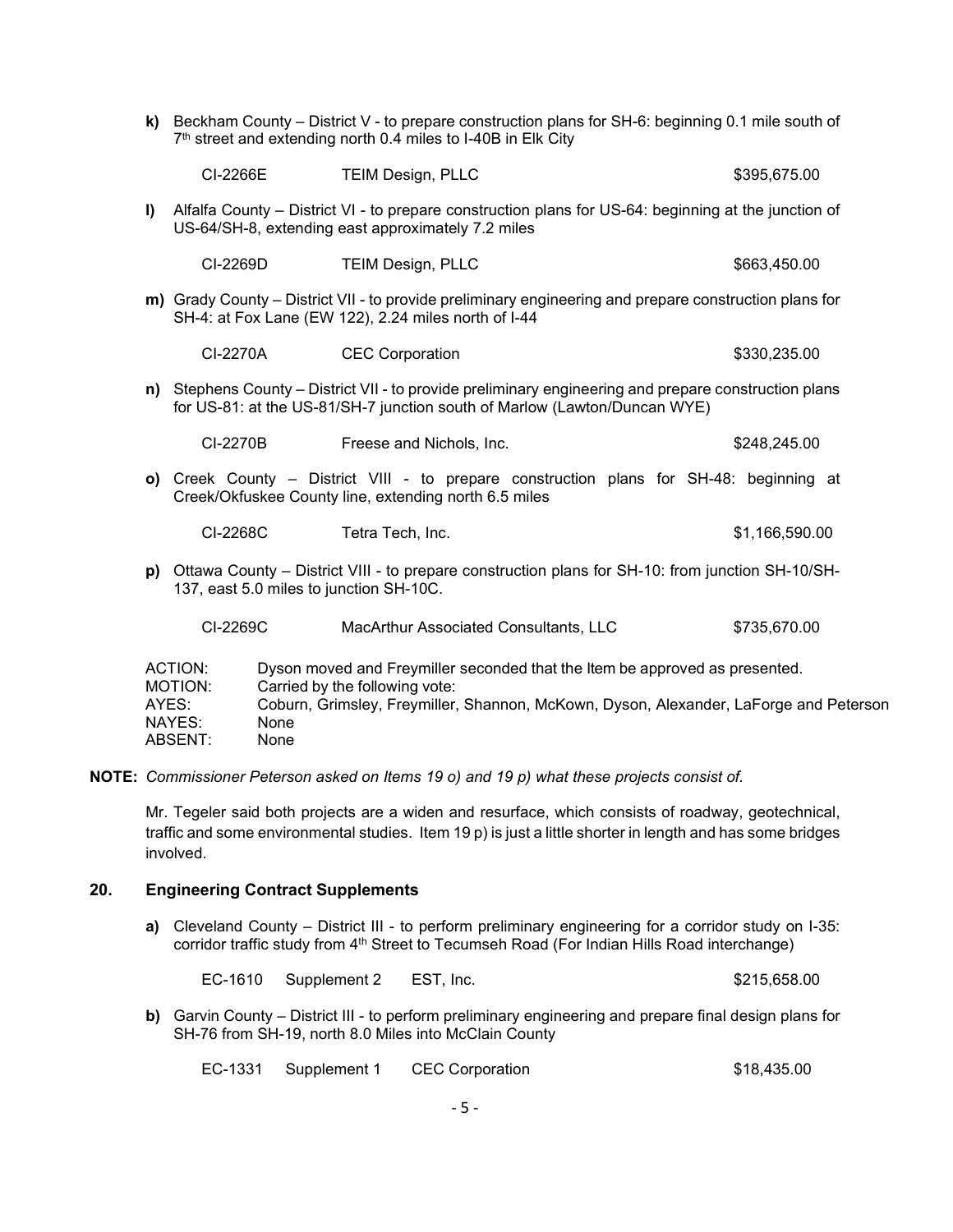**c)** Grady County – District VII - to perform preliminary engineering and to prepare final design plans for US-81 from 1 mile north of the US-81/US-277 junction south of Chickasha extending northwest on new alignment 8.63 miles to 0.85 miles north of the US-62/US-81 junction

| EC-1715 Supplement 5 | Triad Design Group, Inc. | \$389,050.00 |
|----------------------|--------------------------|--------------|
|                      |                          |              |

**d)** Delaware County – District VIII - to perform preliminary engineering and to prepare final design plans for SH-116: from approximately 2 miles east of US-59, extending east approximately 2.2 miles

| CI-2074 | Supplement 2 | Craig & Keithline, Inc. | \$100,000.00 |
|---------|--------------|-------------------------|--------------|
|         |              |                         |              |

**e)** Tulsa County – District VIII - to perform preliminary engineering and to prepare final design plans for US-75 over 81<sup>st</sup> street south, northbound and southbound, 7 miles north junction of US-75/SH-67

| EC-1847 Supplement 3 | Benham Design, LLC | \$111,000.00 |
|----------------------|--------------------|--------------|
|                      |                    |              |

| ACTION: | Peterson moved and Shannon seconded that the Item be approved as presented.           |
|---------|---------------------------------------------------------------------------------------|
|         |                                                                                       |
| MOTION: | Carried by the following vote:                                                        |
| AYES:   | Coburn, Grimsley, Freymiller, Shannon, McKown, Dyson, Alexander, LaForge and Peterson |
| NAYES:  | None                                                                                  |
| ABSENT: | None                                                                                  |

### **ITEMS PRESENTED BY CONSTRUCTION DIVISION ENGINEER – Mr. Leonard**

### **21. Change Orders with Cumulative Total of \$75,000.00 or Less – Information Only**

- **a)** Alfalfa County SH-8/SH-45 STP-102B(025)SS / 17668(10), \$19,855.00, 0.20%
- **b)** Beaver County Co. Rd. STP-204C(031)CI / 30500(04), \$43,090.17, 3.17%
- **c)** Carter County Co. Rd. CIRB-210D(076)RB / CIRB-210D(071)RB / 30455(04), \$6,426.61, 0.51%
- **d)** Cleveland County SH-9 TAP-214D(101)AG / 33270(04), \$59,968.99, 8.13%
- **e)** Comanche County I-44 STP-216F(082)PM / 28782(05), \$13,853.76, 2.39%
- **f)** Custer County SH-33 SSP-220B(064)SS / 28772(04), \$48,000.00, 0.69%
- **g)** Delaware County Co. Rd. STP-221D(048)CI / 29897(04), \$4,185.00, 0.41%
- **h)** Dewey County Co. Rd. CIRB-222C(026)RB / 28699(04), \$17,250.00, 0.19%
- **i)** Garvin County Co. Rd. STP-125C(153)CI / 24718(04), \$2,189.95, 0.42%
- **j)** Grady County US-81 SSP-011N(106)RW / 24428(19), #1, \$3,000.00, 2.88%
- **k)** Grady County US-81 SSP-011N(106)RW / 24428(19), #2, \$4,740.00, 4.55%
- **l)** Grady County US-62 STP-NBIP(532)PM / 30079(04), \$2,600.00, 0.37%
- **m)** Jackson County US-62/US-62 EB SBR-020N(048)SB / SBR-020N(047)SB / 32726(04), \$23,901.53, 1.01%
- **n)** Logan County I-40 STP-252F(069)PM / 24238(10), \$2,771.71, 1.52%
- **o)** Logan County US-77 SSR-242B(074)SR / SSR-242B(075)SR / 33803(04), \$0.00, 0.00%
- **p)** Marshall County Co. Rd. STP-248D(044)CI / 29305(04), \$20,887.96, 3.16%
- **q)** McIntosh County US-69 HSIPG-246N(011)TR / 30787(04), \$197,470.67, -5.22% Underrun
- **r)** Murray County SH-7 WB SBR-3500(080)SB / 31309(04), \$6,226.30, 0.30%
- **s)** Muskogee County US-69 NHPP-013N(172)PM / 33876(04), \$22,567.17, 1.53%
- **t)** Oklahoma County SH-152 W-N RAMP SBR-4400(074)SB / 33747(04), \$75,000.00, 12.29%
- **u)** Ottawa County US-59 SSR-258B(056)SR / SSR-258B(057)SR / 33376(04), \$38,552.98, 1.89%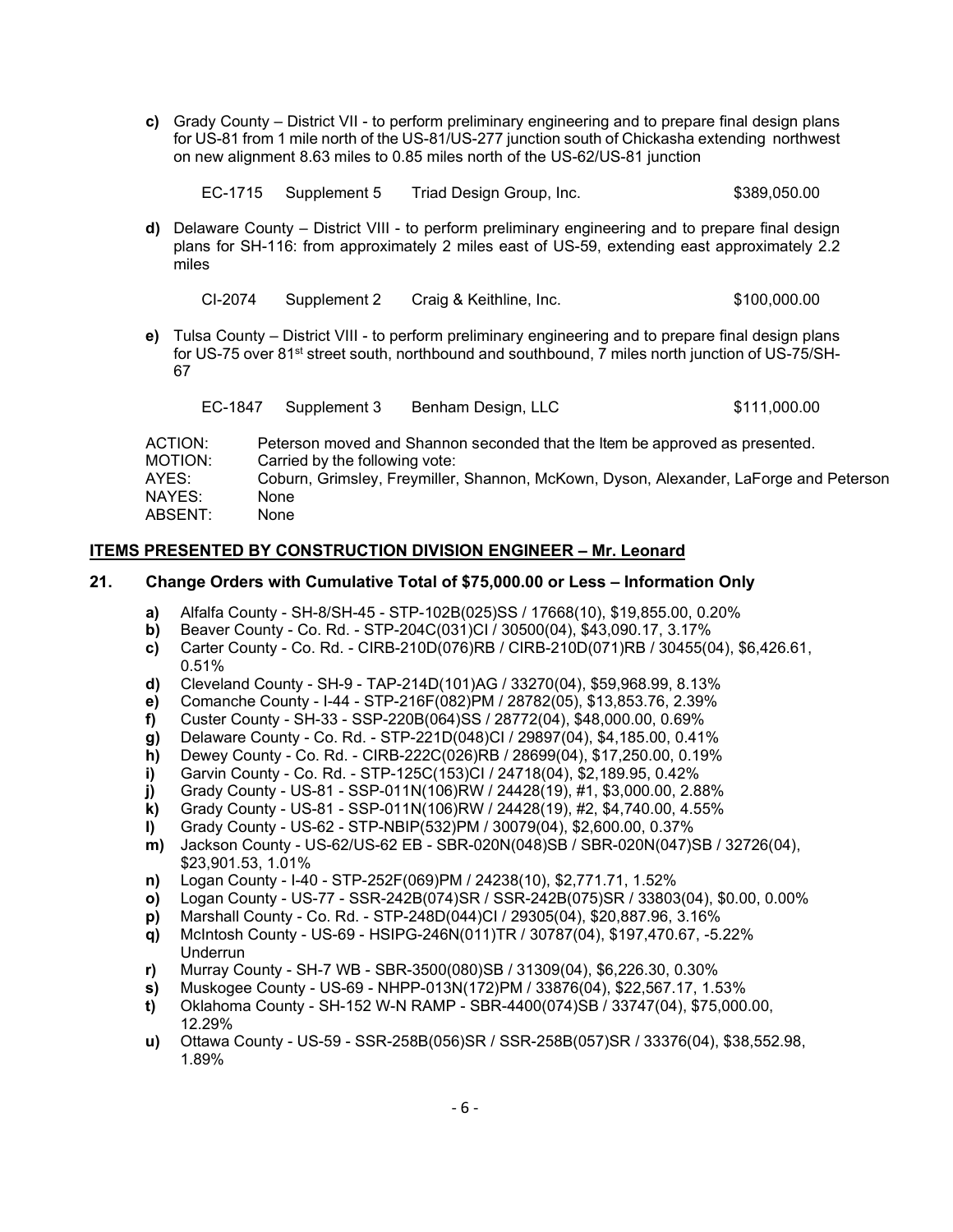- **v)** Rogers County Co. Rd. STP-266D(064)CI / STP-266D(065)CI / 30713(04), \$4,385.04, 0.32%
- **w)** Rogers County US-169 NHPP-030N(078)3P / 32718(04), \$550.00, 0.03%
- **x)** Rogers County US-169 STP-272F(228)3B / 33220(04), \$107,786.70, -6.82% Underrun
- **y)** Seminole County US-270 STP-267B(076)PM / 28923(04), \$3,146.79, 0.18%
- **z)** Seminole County SH-9 STP-267C(051)PM / STP-267C(064)PM / 28943(04), \$40,690.49, 0.97%
- **aa)** Texas County Co. Rd. CIRB-270C(038)RB / STP-270C(037)CI / 28465(11), \$80,330.46, -1.36% Underrun
- **bb)** Wagoner County Co. Rd. ACSTP-273C(048)CI / 28504(04), \$4,035.26, -0.27% Underrun
- **cc)** Woods County Co. Rd. CIRB-176C(151)RB / 25493(04), \$1,890.00, 0.05%
- **dd)** Woods County SH-50 STP-276C(041)AD / 33412(04), \$1,250.00, 0.36%
- **ee)** Woodward County US-412 NHPP-019N(140)3P / 31767(04), \$43,385.00, 0.90%

# **22. Change Orders with Cumulative Total Greater than \$75,000.00**

- **a)** Beckham County SH-6 STP-205B(076)PM / ACNHPPI-4000(061)PM / 30998(04), \$7,385.80, 0.03%
- **b)** Cimarron County US-64 NHPP-034N(001)PM / 20941(04), #8, \$7,025.26, 0.07% <br>**c)** Cimarron County US-64 NHPP-034N(001)PM / 20941(04), #9, \$98,022.43, 0.91%
- **c)** Cimarron County US-64 NHPP-034N(001)PM / 20941(04), #9, \$98,022.43, 0.91%
- **d)** Cleveland County Ct. St. STP-214B(091)AG / 30606(04), \$6,945.44, 0.47%
- **e)** Coal County US-75 SSR-215B(032)SR / 34584(04), \$97,200.00, 2.32%
- **f)** Cotton County Co. Rd. CIRB-217C(042)RB / 29800(04), \$14,055.53, 0.27%
- **g)** Creek County SH-33 SSP-219B(063)PM / 27083(04), \$2,800.00, 0.30%
- **h)** Garfield County US-60 STP-224B(058)SS / STP-224B(059)SS / 27981(04), \$389,574.90, 2.23%
- **i)** Garvin County Co. Rd. CIRB-225C(073)RB / CIRB-225C(074)RB / 27848(04), \$85,448.32, -1.68% Underrun
- **j)** Leflore County US-271 STP-240N(079)PM / 31289(04), \$151,479.67, 9.01%
- **k)** Logan County US-77 STP-242C(055)PM / 27103(04), \$2,889.12, 0.05%
- **l)** Marshall County Co. Rd. CIRB-248C(034)RB / 29986(04), \$3,799.99, 0.15%
- **m)** Mayes County SH-28 SSP-249C(049)SS / SSP-249C(052)SS / 31884(05), \$34,698.00, 0.25%
- **n)** McClain County I-35 NHPPI-3500-(077)PM / 29734(04), \$75,535.26, 0.45%
- **o)** Oklahoma County I-235 NHPPI-2350-(009)PM / 09033(27), #7, \$43,620.70, 0.04%
- **p)** Oklahoma County I-235 NHPPI-2350-(009)PM / 09033(27), #14, \$1,260,000.00, 1.25%
- **q)** Oklahoma County I-35 NHPPI-3500-(066)FP / 27897(04), \$888,871.68, 3.04%
- **r)** Oklahoma County I-44 NHPPI-4400-(037)PM / NHPPI-4400-(039)PM / NHPPI-4400- (040)PM / NHPPI-4400-(041)PM / NHPPI-4400-(042)PM / NHPPI-4400-(043)PM / 31006(04), #4, \$3,257.52, -0.01% Underrun
- **s)** Oklahoma County I-44 NHPPI-4400-(037)PM / NHPPI-4400-(039)PM / NHPPI-4400- (040)PM / NHPPI-4400-(041)PM / NHPPI-4400-(042)PM / NHPPI-4400-(043)PM / 31006(04), #5, \$100,000.00, 0.36%
- **t)** Okmulgee County US-75 NHPP-256N(024)SS / 21740(04), \$13,431.20, 0.05%
- **u)** Pawnee County US-64 STP-159C(077)SS / 24323(04), \$358,136.91, 3.82%
- **v)** Pottawatomie County SH-3E STP-263C(066)PM / 28922(04), \$101,553.76, 3.94%
- **w)** Rogers County I-44 NHPPI-0044-2(422)238 / 20315(04), \$13,074.66, 0.06%
- **x)** Rogers County Ct. St. STP-266B(072)IG / 33314(04), \$55,817.68, 6.90%
- **y)** Stephens County SH-53 STP-269C(057)PM / 27967(04), \$155,000.00, 3.30%
- **z)** Texas County SH-136 STP-170C(123)SS / STP-170C(127)PM / 24241(04), \$184,044.80, 1.03%
- **aa)** Tulsa County SH-11 NHPPI-2440-(018)PM / NHPP-272N(245)PM / 29076(04), \$99,659.00, 1.18%
- **bb)** Washita County US-183 MC-009N(102)MD / 34770(04), \$1,628.00, 0.11%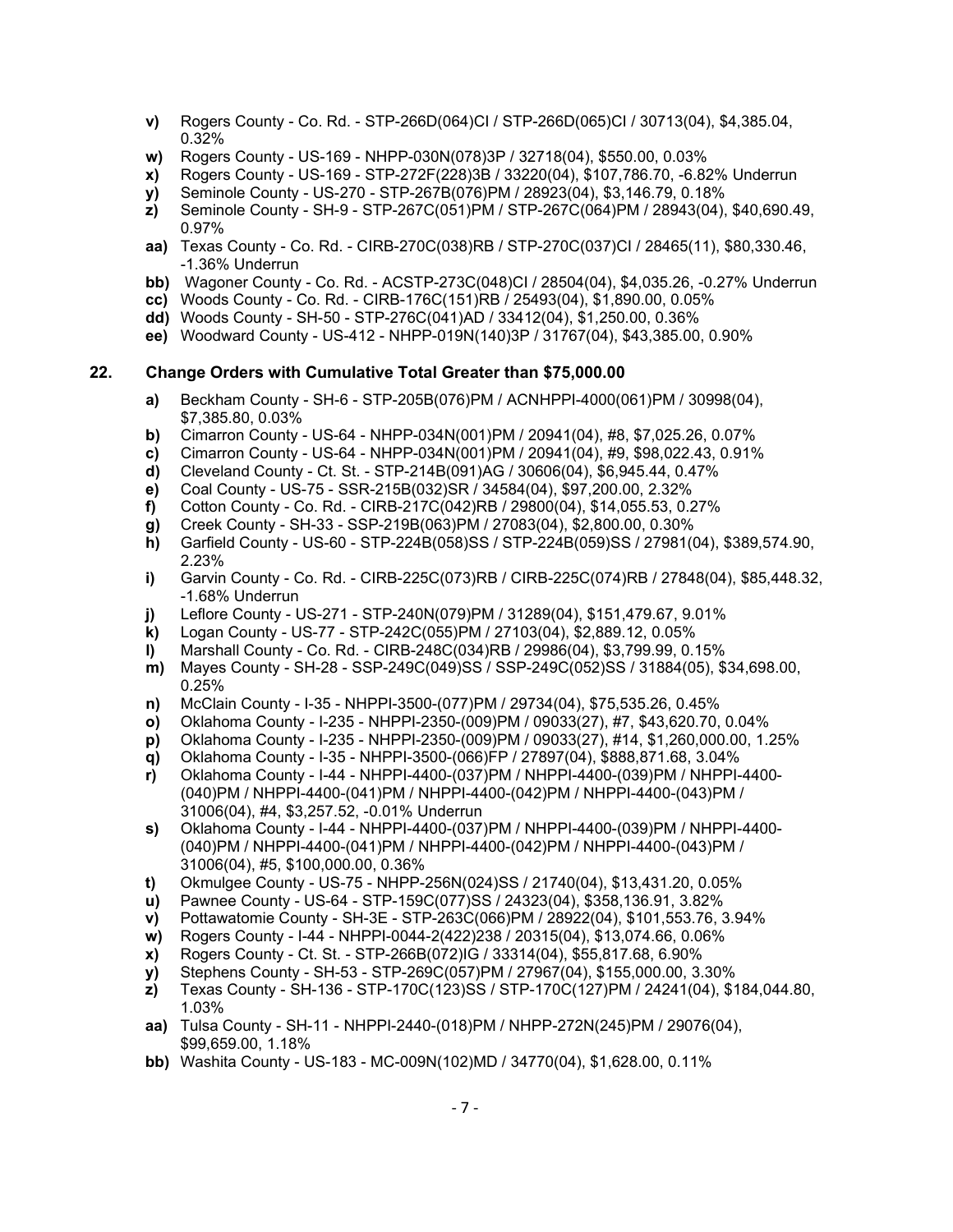**cc)** Woodward County - Ct. St. - ACSTP-277C(043)UR / ACSTP-277D(044)UR / TAP- 277D(041)TP / 29799(04), \$329,914.93, 3.86%

ACTION: Coburn moved and LaForge seconded that the Item be approved as presented. MOTION: Carried by the following vote: AYES: Coburn, Grimsley, Freymiller, Shannon, McKown, Dyson, Alexander, LaForge and Peterson NAYES: None ABSENT: None

### **ITEMS PRESENTED BY THE COMPTROLLER DIVISION**

### **23. Proposed Bid Openings – Mr. Hackney, Project Funding Manager**

- **a)** Final April, 2021 Proposed Bid Opening
- **b)** Tentative May, 2021 Proposed Bid Opening
- **c)** Tentative June, 2021 Proposed Bid Opening

| ACTION: | Shannon moved and Freymiller seconded that the Item be approved as presented.         |
|---------|---------------------------------------------------------------------------------------|
| MOTION: | Carried by the following vote:                                                        |
| AYES:   | Coburn, Grimsley, Freymiller, Shannon, McKown, Dyson, Alexander, LaForge and Peterson |
| NAYES:  | None                                                                                  |
| ABSENT: | None                                                                                  |

# **ITEMS PRESENTED BY THE COORDINATOR OF EXECUTIVE ADMINISTRATION- Ms. Moore**

### **24. Amendments to Department Administrative Rules**

- **a)** Approval to Amend the OAC Rule No.: 730:1-3-7 Meeting agenda; Unanimous Consent Docket
- **b)** Approval to Amend the OAC Rule No.: 730:1-5-4 Manuals, maps, printed matter, records
- **c)** Approval to Revoke the OAC Rule No.: 730:10-7 County Bridge and Road Improvement Program
- **d)** Approval to Amend the OAC Rule No.: 730:10-23-4 Use of Funds
- **e)** Approval to Amend the OAC Rule No.: 730:15-3-1 Commission dedications and commendations
- **f)** Approval to Amend the OAC Rule No.: 730:20-1-2 Acquisition and clearance of right-of-way
- **g)** Approval to Amend the OAC Rule No.: 730:35-7-4 Speed and vehicle restrictions on fully controlled access highways
- **h)** Approval to Amend the OAC Rule No.: 730:35-9-3 Warranting conditions for lighting
- **i)** Approval to Amend the OAC Rule No.: 730:40-5-3 Requirement and criteria

| ACTION: | Grimsley moved and Alexander seconded that the Item be approved as presented.         |
|---------|---------------------------------------------------------------------------------------|
| MOTION: | Carried by the following vote:                                                        |
| AYES:   | Coburn, Grimsley, Freymiller, Shannon, McKown, Dyson, Alexander, LaForge and Peterson |
| NAYES:  | None                                                                                  |
| ABSENT: | None                                                                                  |

**NOTE:** *Chairman McKown asked if any of these amendments include increasing the Change Orders from \$75,000 to \$150,000. I know we had talked about this may be coming.*

Secretary Gatz said the approval of the item that allowed for us to increase the Change Order amount is already in place; but we have not triggered that to this point; and we would not do so without further, pretty extensive, discussion with the Commission about whether or not we are ready to do that.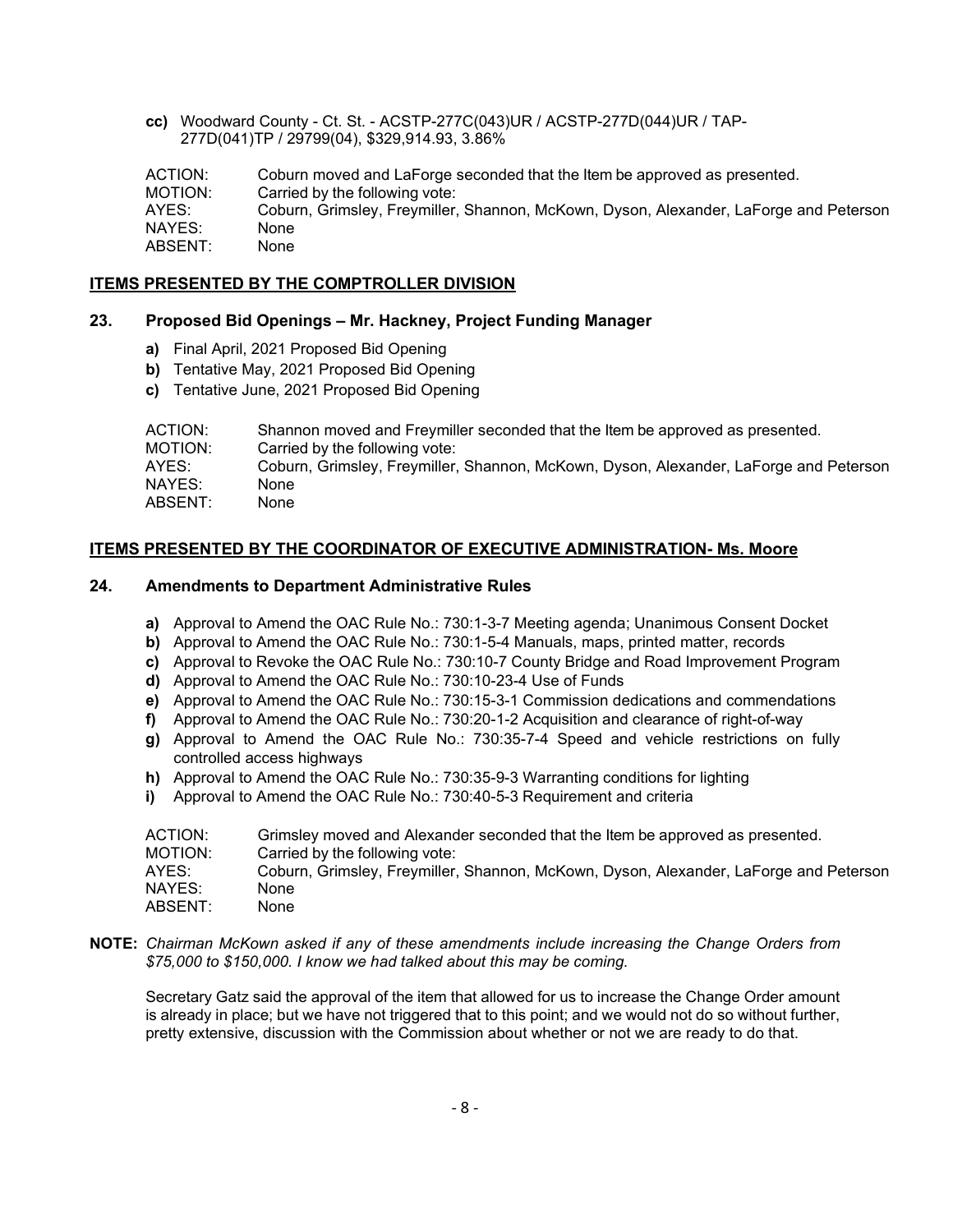### **ITEM PRESENTED BY THE OFFICE ENGINEER – Mr. Delce**

### **25. Awards**

January 21, 2021 – Regular Letting

| ACTION: | Shannon moved and Coburn seconded that the Item be approved as presented.             |
|---------|---------------------------------------------------------------------------------------|
| MOTION: | Carried by the following vote:                                                        |
| AYES:   | Coburn, Grimsley, Freymiller, Shannon, McKown, Dyson, Alexander, LaForge and Peterson |
| NAYES:  | None                                                                                  |
| ABSENT: | None                                                                                  |

### **ITEM PRESENTED BY THE DIRECTOR – Mr. Gatz**

### **26. Director's Report**

Secretary Gatz talked about the historical nature of the inclement weather. We have had crews out in all 77 counties; that is a rare occurrence, normally these types of winter storms are a little bit regional in nature, and we don't have everybody out all at the same time; but this one we have! We are fully prepared for what may transpire over this afternoon, evening and into tomorrow. We have got plenty of salt and sand supplies and our equipment is ready to go. We have got 1500 workers and about 700 pieces of equipment across the state between ODOT and OTA that will engage, are engaged and have been engaged. Our employees have been working really hard over the last 10 days; in addition, our  $3<sup>rd</sup>$  party construction contractors have agreed and helped make sure that we are taking care of the highways to the best of our abilities. We will stay on the job pretty much around the clock until we have got all the highways dry and clear after the coming storm. We ask the public for their patience; every weather event is a little bit different. This storm is one of the most significant events that I have ever seen; it has been hard on our equipment, hard on our people and I just want to give a shout out to all the folks that have really worked so hard to keep the highways in as good of condition as we have been able to keep them. Again, every storm is a little bit different, but this one with the brutally cold temperatures has been especially challenging, because last week we got highways treated and cleared after some inclement weather, and that has had a little bit of a residual effect and has actually caused some of the snow we received over the weekend to adhere a little bit tighter to the pavement, but we are working on clearing that. We still ask the traveling public to exercise an abundance of caution as they travel around the state and try to limit their travel; especially into what we are going to experience this afternoon and into Wednesday.

Since February  $8<sup>th</sup>$  the Department has conducted over 50 interviews with Oklahoma news media and we put out about 40 traffic advisories. Our Media and Public Relation folks have stayed engaged with our field personnel to make sure we were keeping the media outlets up to speed with what's going on. I want to extend our deepest thank you and appreciation to the media outlets because they have done an exceptional job of keeping the public informed about the conditions that are out there on the highway system. I don't know what we would do without their partnership in making sure the public is as informed about the current conditions as they can be.

Our road conditions app has seen off the chart usage, [www.okroads.org,](http://www.okroads.org/) and the Drive Oklahoma mobile app, has got a tremendous amount of information on road conditions and certainly encourage everybody to check that out if they are planning on traveling. Our snowplow cameras are extremely popular and that's another tool in the toolbox to help advise the traveling public on what the conditions are like. As this next storm comes in, we would ask the traveling public to be patient with us; as it ends, it's going to take us a while to get it clear.

He said regarding federal transportation funding, the Department is working to sub-allocate some of the \$154 million in federal COVID-19 relief funding that ODOT received to Oklahoma's metropolitan areas, public transit providers and counties to help sustain critical transportation operations. We will have to invest some of those dollars into our Asset Preservation Program; I can't emphasize enough the impact that 2 weeks' worth of subfreezing weather conditions are going to have on our pavement structures.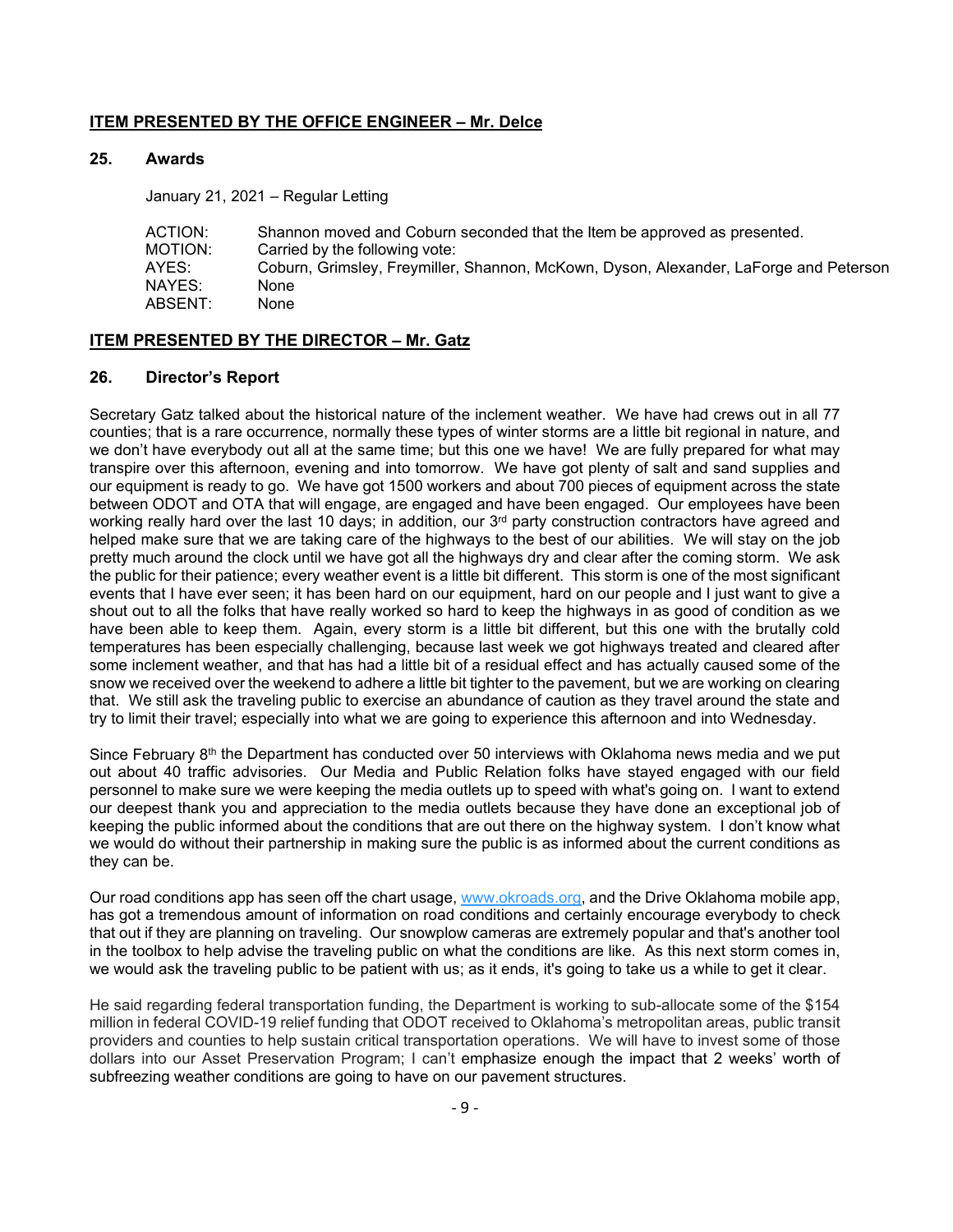He commented that on the state budget outlook and opportunities for working with lawmakers on state transportation funding this current legislative session. He noted that Governor Kevin Stitt's executive budget proposes restoration of the full statutory fuel tax appropriation to ODOT and possible use of bonds to cover the \$180 million reduction to the Rebuilding Oklahoma Access and Driver Safety Fund scheduled for 2022.

He thanked the Commissioners for awarding the contract for construction of a new Port of Entry weigh station on US-69/75 near the Texas state line in Bryan County. This new state-of-the-art facility is important in both protecting our infrastructure and the safety of the traveling public. It will weigh and inspect commercial trucks coming into the state from Texas and a virtual weigh station will be added on the southbound lanes to weigh trucks while in motion. The US-69/75 corridor carries interstate levels of traffic and a high percentage of commercial truck traffic.

Secretary Gatz was pleased to report that the SH-28 Bridge at the Pensacola Dam between Disney and Langley was reopened on January 31<sup>st</sup> more than 1 month ahead of schedule. The next closure, as part of the ongoing bridge rehabilitation project, will begin in late March, allowing a scheduled community event at the dam location to proceed and to take place. The ODOT project is again in partnership with the Grand River Dam Authority and is addressing a facility that is actually part of that dam and the overflow that was in desperate need of some deferred maintenance.

Also, he noted that the Kickapoo Turnpike in Eastern Oklahoma county is now fully open and passable between I-44/Turner Turnpike and I-40. The south segment of the new turnpike opened ahead of schedule and remains under construction by OTA through the spring. He stated this a real game changer project for being able to move traffic around the Oklahoma City metropolitan area and the Turnpike Authority is excited to have it open.

He informed the Commission that the McClellan-Kerr Arkansas River Navigation System is celebrating its 50th anniversary this year. The 50th anniversary kick off is going to be February  $19<sup>th</sup>$  and we are working in conjunction with the Arkansas Waterway Commission, the US Army Corps of Engineers, along with our partner port authorities and port operators, to put together an extended celebration where we recognize the significance of the McClellan-Kerr and its importance to Oklahoma.

He said we have kicked off ODOT and OTA's new driver safety education and awareness effort, "Make Safety Stick: Everybody Click." This year-round education and awareness effort are focusing on educating drivers and encouraging behaviors that reduce crashes and save lives, including seatbelt use, attentive driving and proper merging.

Throughout February we are highlighting engineering innovations that improve traffic safety, like new intersection and interchange designs. This month's messaging is well-timed, as the last week in February is National Engineers Week, and a great time to recognize the engineering profession at ODOT, and the folks who dedicate their lives to making our transportation system safer and more efficient.

In closing I want to show how much we appreciate the dedication of our workforce and their efforts out there on the front lines, the boots on the ground folks, and everybody that works behind the scenes to keep the public safe and keep the highways passable during what has been some extremely challenging conditions here over the last 9-10 days. Our folks have done an exceptional job taking care of business, everybody from the guys in the trucks, the support staff, and to the mechanics. I want to tell you that cold weather conditions are exceptionally hard on equipment, and having to work on a snow plow or truck that comes in wet, dirty and covered with ice, our mechanics have just done a fantastic job of keeping that equipment operating. I can't thank them enough for everything that they do for Oklahoma.

He informed the Commissioners that the March Commission Meeting will again be a virtual meeting.

**Information Only**: No Commission action required.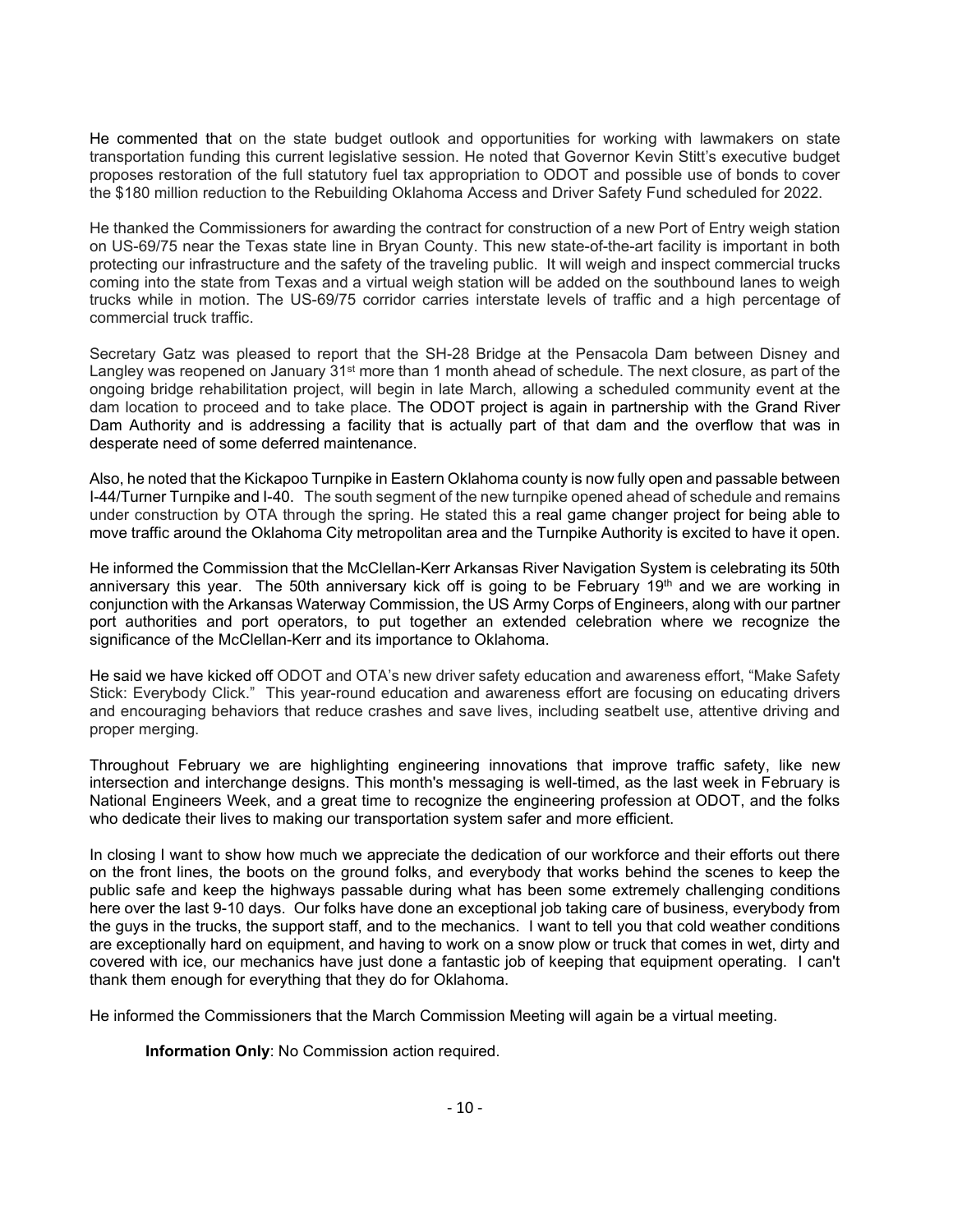*Chairman McKown gave a shout of appreciation to Commissioner, James Grimsley for what he's doing in the drone industry; and for keeping Oklahoma on the cutting edge. That's one of the fastest growing major businesses in the United States today.* 

Secretary Gatz said I agree wholeheartedly; Commissioner Grimsley has been instrumental, along with the Choctaw Nation, in really bringing a focus on the unmanned aerial systems to Oklahoma. I couldn't be more appreciative and more excited. I would tell you, and certainly offer the opportunity for Commissioner Grimsley to add to this, but Oklahoma's future as a leader in this area is really, really bright. I think the Choctaw Nation got us out of the starting box quickly and we are only going to experience further growth; really exciting times for the state!

*Commissioner Grimsley thanked Secretary Gatz and Chairman McKown for their comments. We are very excited too; I think Oklahoma is well-positioned, and the changes that we are going to see is happening pretty quickly and we are forecasting that this decade is going to be remarkable! Mr. Secretary has already been working with the AV Steering Committee and there's some exciting work there; but we have a lot of common problems between the ground, the changes with electric propulsion, electric vehicles, as well as the electrification of flight. We have a lot of common challenges that we are starting to merge and think across those boundaries now in Oklahoma and I think we are actually one of the first states to start thinking more holistically, it is going to set us ahead. This will mean jobs and opportunity for the next 30, 40, 50 years. So that's something that we are really excited about; but thank you for recognition and the most exciting times are still ahead. I'm just happy that we are moving in that direction, thank you!*

*Ms. Riddle reported that ODOT had been monitoring the public audio connection; and it was reported that the public audio connection has been maintained throughout the meeting.*

### **ITEM PRESENTED BY COMMISSION CHAIRMAN**

### **27. Adjournment Motion**

| ACTION: | Shannon moved and Dyson seconded that the Meeting be adjourned.                       |
|---------|---------------------------------------------------------------------------------------|
| MOTION: | Carried by the following vote:                                                        |
| AYES:   | Coburn, Grimsley, Freymiller, Shannon, McKown, Dyson, Alexander, LaForge and Peterson |
| NAYES:  | None                                                                                  |
| ABSENT: | None                                                                                  |

**Meeting adjourned at 11:51 a.m.**